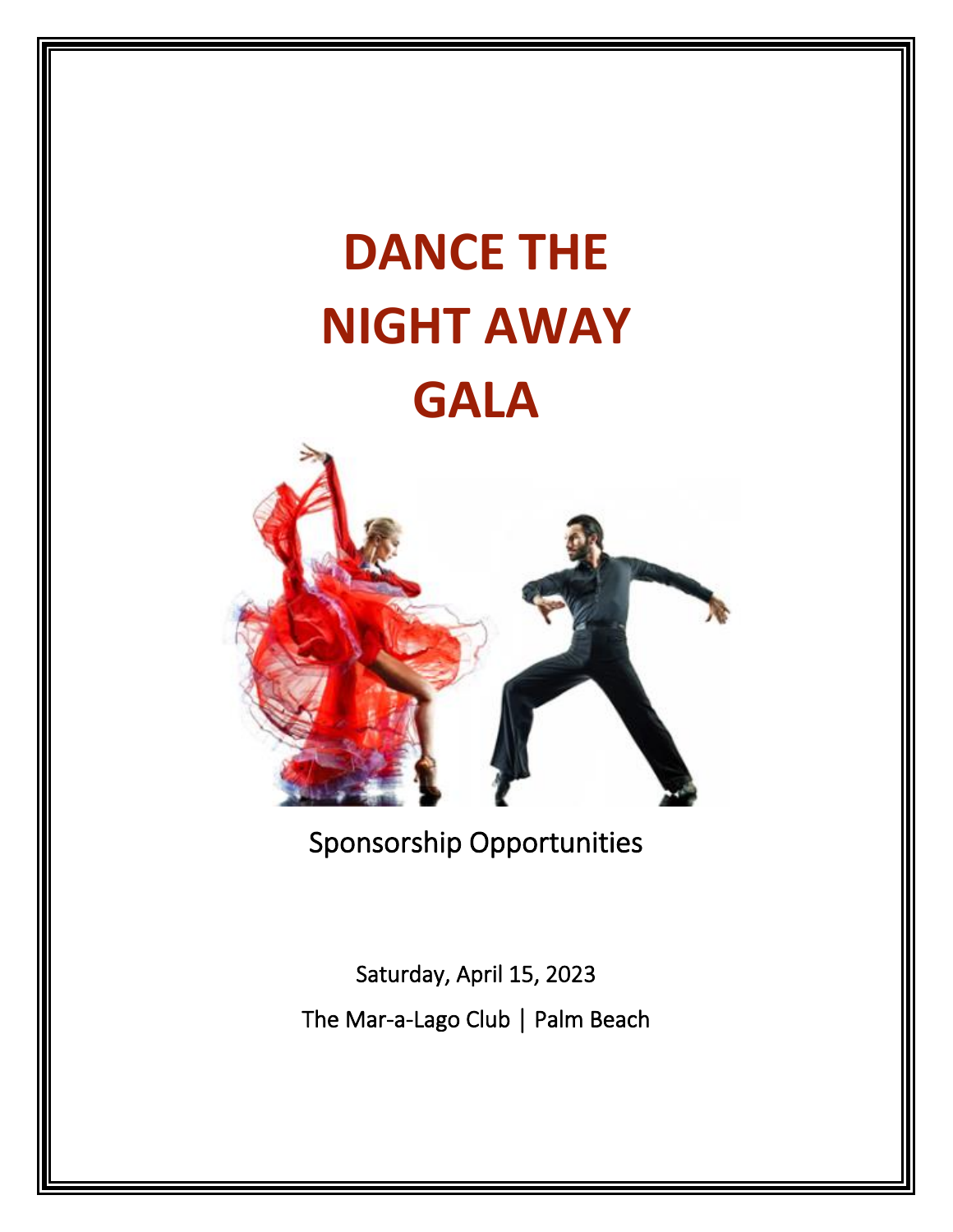# **ABOUT DANCE THE NIGHT AWAY GALA**

Cancer Alliance of Help & Hope's annual dance competition and gala is scheduled for Saturday, April 15, 2023, beginning at 6:00 p.m. at Mar-a-Lago in Palm Beach. Guests fortunate enough to reserve seats at this highly anticipated and glamorous gala will enjoy a delicious dinner, followed by a thrilling dance competition featuring local celebrities, special guests, and surprise performances. Distinguished judges will award honors to the competitors in multiple categories, including best male and female dancers. Attendees also actively participate and vote for the best overall performance at the gala, solely deciding the winner of the People's Choice Award. The gala concludes with everyone invited onto the dance floor – *dancing the night away* – to greet friends and congratulate the evening's performers.

## **WHY BECOME A SPONSOR?**

- Exposure to 500 community leaders, celebrities, and dance enthusiasts
- Help local cancer patients in need
- Build goodwill throughout the local community and Palm Beach County
- Depending on your level of sponsorship, take advantage of publicity and recognition opportunities at the gala and in event materials and promotions

# **WHAT YOUR SUPPORT PROVIDES**

Thanks to you, Cancer Alliance of Help & Hope assists local cancer patients and their families.

- HOMELESSNESS We provide financial support benefiting more than 1,000 Palm Beach County residents annually, effectively saving them from losing their homes or suffering due to vital utilities being shut down.
- FOOD AND TRANSPORTATION We give patients generous gift cards for groceries and fuel. We also gift hearty holiday meals for families, including an annual Thanksgiving Giveaway in partnership with the Palm Beach Fire Department.
- HEALTH INSURANCE & AUTO PAYMENTS By paying health care premiums, auto insurance premiums, and vehicle payments, we help ensure cancer patients can get to and from their potentially lifesaving chemotherapy and radiation treatments.
- WELLNESS Our Champions of Help & Hope Baskets, customized to the patients receiving them, gift household and wellness products to ease burdens on families. The Champions of Help & Hope Closet provides complimentary wigs, scarves, caps, handbags, and other items to give patients a boost. Our newest program, Companions 4 Life, assists patients with pet food, supplies, and veterinary care so beloved pets can remain in safe and comfortable homes, giving their loved ones unconditional affection during the most difficult of times.

# **ABOUT CANCER ALLIANCE OF HELP & HOPE**

Cancer Alliance of Help & Hope, Inc., based in Palm Beach, Florida, is a 501(c)(3) charitable organization dedicated to improving the quality of life of children and adults touched by cancer through needs-based financial assistance and wellness programs. We help cancer patients with basic life necessities – such as rent, utilities, food, transportation, insurance, and pet care – so they can focus on healing and their loved ones, not financial collapse.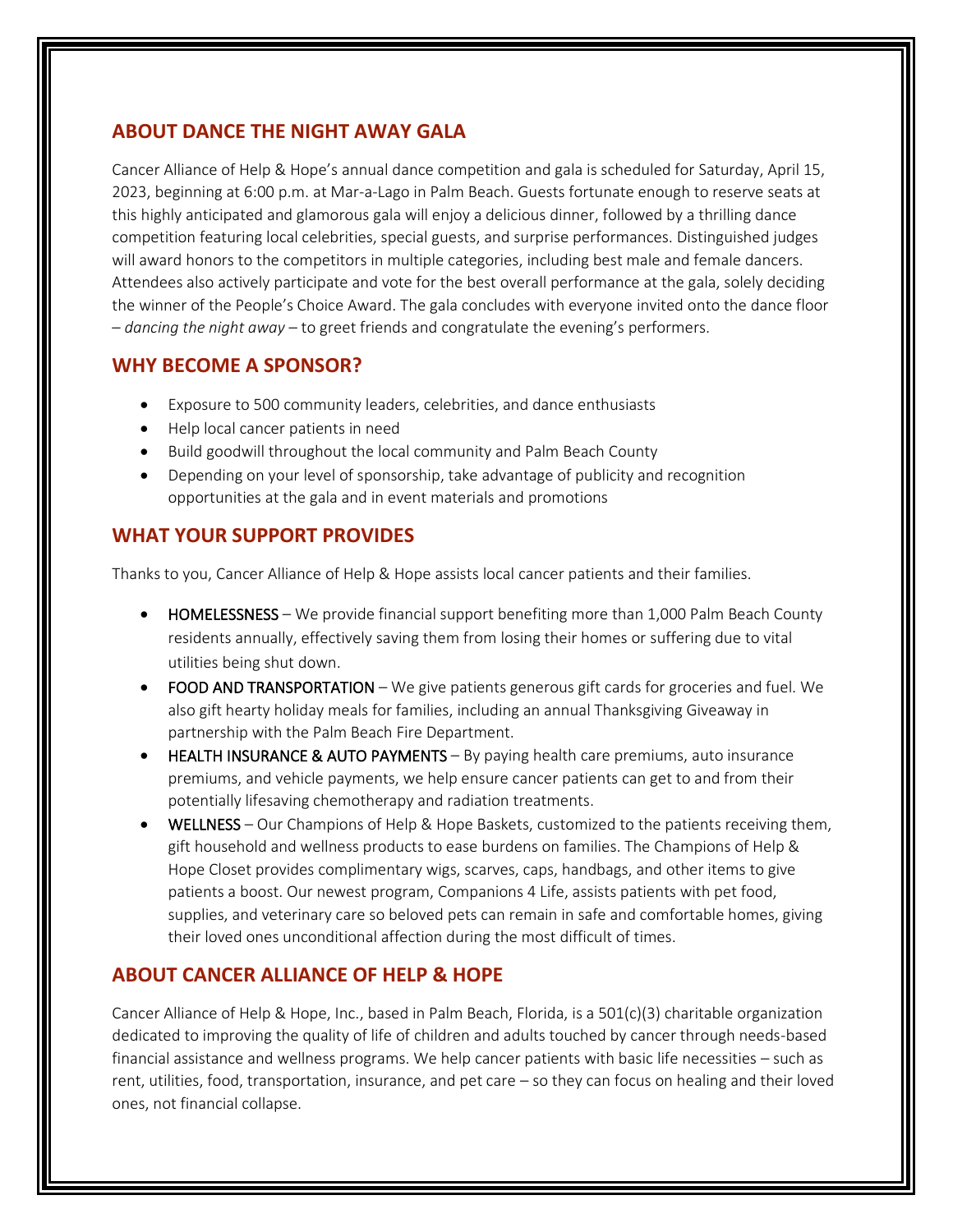

# SPONSORSHIP OPPORTUNITIES

# Title Sponsor **\$100,000**

- Three premier tables of 10 at the gala
- Opportunity to address attendees for three minutes
- Full double-page ad in the gala program book
- Logo prominent on gala invitations, signs, and materials
- Live event recognition by the master of ceremonies
- Recognition in social media, press releases, and gala poster

# Presenting Sponsor  $\sim$  \$50,000

- Two premier tables of 10 at the gala
- Full double-page ad in the gala program book
- Logo prominent on gala invitations, signs, and materials
- Live event recognition by the master of ceremonies
- Recognition in social media, press releases, and gala poster

# Awards Sponsor  $\sim$  \$25,000

- One premier table of 12 at the gala
- Opportunity to present contest awards
- Full double-page ad in the gala program book
- Logo prominent on gala invitations, signs, and materials
- Live event recognition by the master of ceremonies
- Recognition in social media, press releases, and gala poster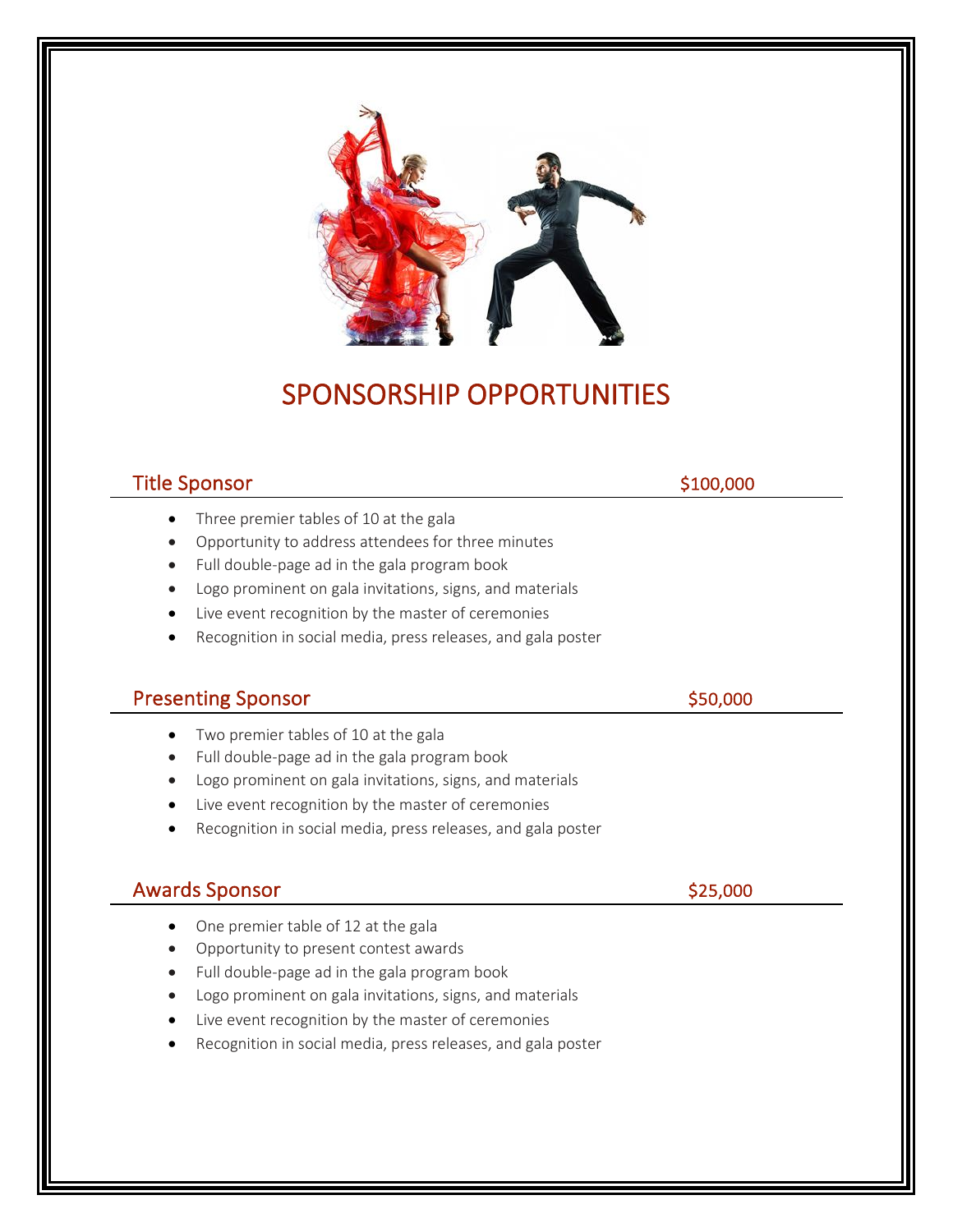| <b>Ballroom Sponsor</b>                                                   | \$10,000 |
|---------------------------------------------------------------------------|----------|
| One premier table of 10 at the gala                                       |          |
| Full-page ad in the gala program book<br>$\bullet$                        |          |
| Logo in invitations and web page<br>$\bullet$                             |          |
| Live event recognition by the master of ceremonies<br>$\bullet$           |          |
| Recognition in social media, press releases, and gala poster              |          |
| <b>Instructor Sponsor</b>                                                 | \$5,000  |
| Four premier gala tickets<br>$\bullet$                                    |          |
| Half-page ad in the gala program book<br>$\bullet$                        |          |
| Recognition in social media, press releases, and gala poster<br>$\bullet$ |          |
|                                                                           |          |
| <b>Dance Sponsor</b>                                                      | \$3,500  |
| Two premier gala tickets<br>$\bullet$                                     |          |
| Half-page ad in the gala program book<br>$\bullet$                        |          |
| Recognition in social media, press releases, and gala poster<br>$\bullet$ |          |
| <b>Gala Ticket</b>                                                        | \$750    |
| Admission for one to the gala<br>$\bullet$                                |          |
|                                                                           |          |
|                                                                           |          |
| <b>Gala Underwriting Opportunities</b>                                    |          |

Your generous underwriting sponsorship will be acknowledged on event invitations, the gala program book, and signage at the event.

| ← Meet & Greet Reception Sponsor    | \$15,000 |
|-------------------------------------|----------|
| + Gala Décor Sponsor                | \$10,000 |
| $\leftarrow$ Cinematography Sponsor | \$5,000  |
| Invitation Sponsor                  | \$3,000  |
| Valet Parking Sponsor               | \$2,500  |
| $\leftarrow$ Program Sponsor        | \$2,500  |
| + Photography Sponsor               | \$2,000  |
| ← Postage Sponsor                   | \$1,000  |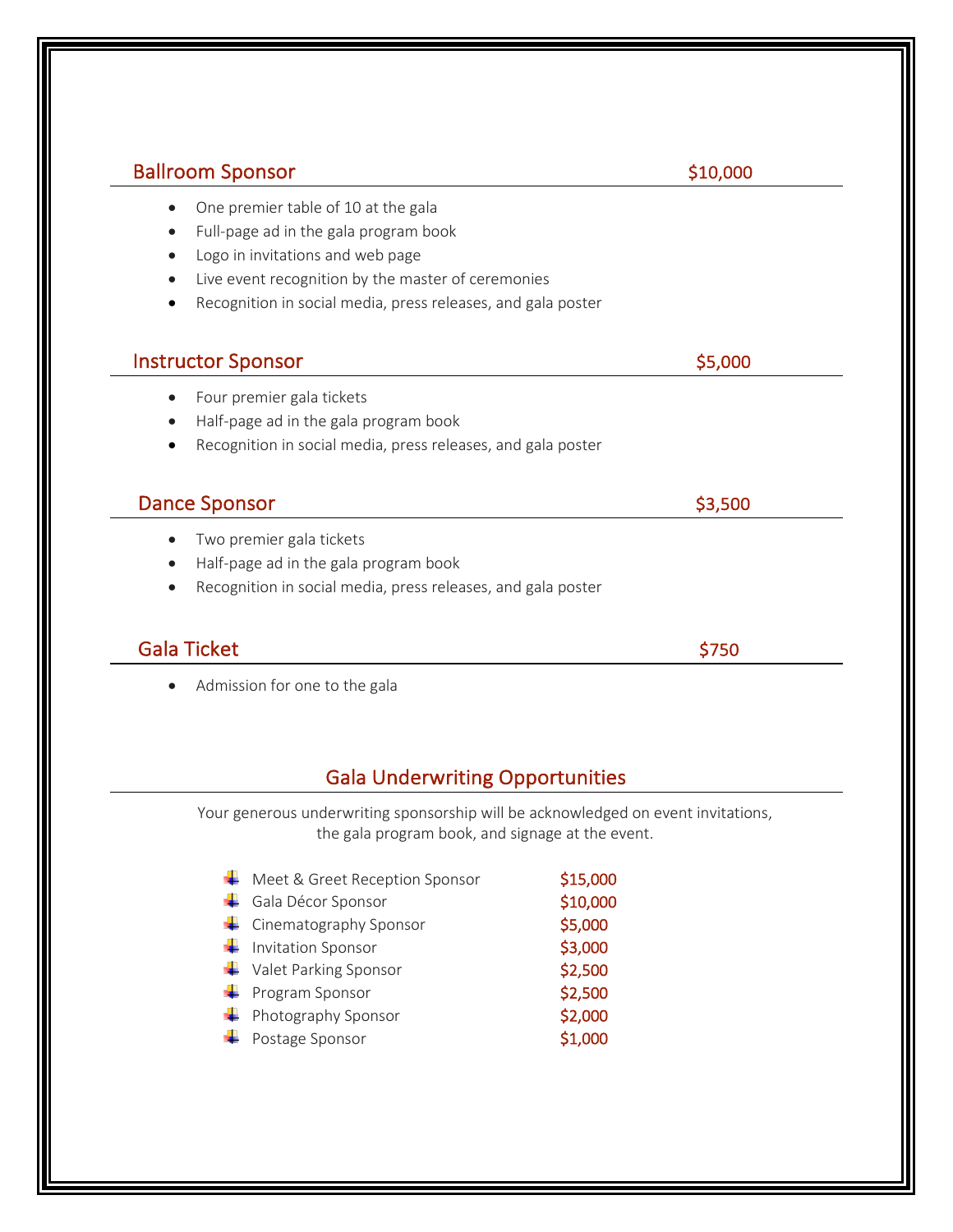# **Invitation listing deadline is January 20, 2022 Program listing deadline is March 17, 2023**

**Please reserve and lock in your sponsorships or tickets today!**

- o Sponsorship(s) \_\_\_\_\_\_\_\_\_\_\_\_\_\_\_\_\_\_\_\_\_\_\_\_\_\_
- o Ticket(s) \_\_\_\_\_\_\_\_\_\_\_\_\_\_\_\_\_\_\_\_\_\_
- o Total Gift Amount \$\_\_\_\_\_\_\_\_\_\_\_\_\_\_\_\_\_\_\_

**Please make checks payable to: Cancer Alliance of Help & Hope, Inc. P.O. Box 3292, Palm Beach, FL 33480**

Or please charge my credit card:  $\Box$  Amex  $\Box$  Visa  $\Box$  MasterCard

Print your name as you'd like it to appear in the invitation and/or program.

| Name               |           |              |          |
|--------------------|-----------|--------------|----------|
| Address            | City      | <b>State</b> | Zip      |
| Email              |           | Telephone    |          |
| <b>Card Number</b> | Exp. Date |              | CSC Code |

**For further information please visit CAHH.org or contact Stanton Collemer 561-215-7360 or scollemer@cahh.org**